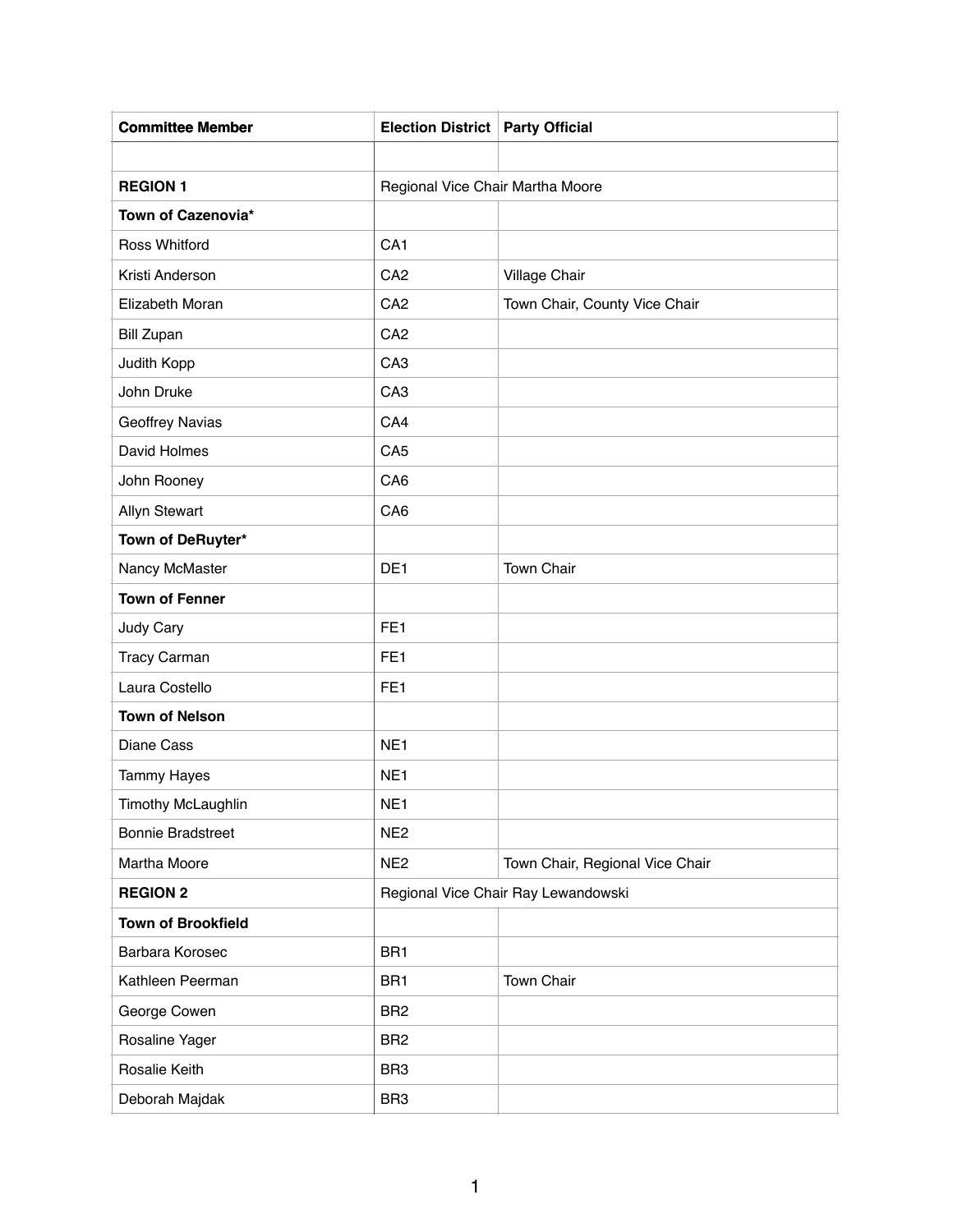| <b>Committee Member</b>   | <b>Election District   Party Official</b> |                                                  |
|---------------------------|-------------------------------------------|--------------------------------------------------|
| <b>Town of Eaton</b>      |                                           |                                                  |
| <b>William Donnelly</b>   | EA <sub>1</sub>                           | County Vice Chair                                |
| Steve Jones               | EA1                                       |                                                  |
| Ray Lewandowski           | EA <sub>1</sub>                           | Town Chair, Regional Vice Chair, State Committee |
| Debra Clark               | EA <sub>2</sub>                           |                                                  |
| Anthony Gerakopoulos      | EA <sub>2</sub>                           |                                                  |
| Michael Johnston          | EA <sub>2</sub>                           |                                                  |
| <b>Town of Hamilton</b>   |                                           |                                                  |
| Deborah Kliman            | HA <sub>1</sub>                           |                                                  |
| Harvey Kliman             | HA <sub>1</sub>                           |                                                  |
| Clara Lantz               | HA <sub>1</sub>                           |                                                  |
| Carolyn Todd              | HA <sub>2</sub>                           | Village Chair                                    |
| <b>William Todd</b>       | HA <sub>2</sub>                           |                                                  |
| Wanda Warren-Berry        | HA <sub>2</sub>                           |                                                  |
| <b>Suzanne Reymers</b>    | HA <sub>3</sub>                           |                                                  |
| Eve Ann Shwartz           | HA <sub>3</sub>                           |                                                  |
| <b>Darrell Griff</b>      | HA4                                       |                                                  |
| <b>Bruce Moseley</b>      | HA4                                       | <b>Town Chair</b>                                |
| <b>Christine Rossi</b>    | HA4                                       |                                                  |
| Town of Lebanon*          |                                           |                                                  |
| <b>Charles Naef</b>       | LE <sub>1</sub>                           |                                                  |
| Judi Clippinger           | LE <sub>2</sub>                           | <b>Town Chair</b>                                |
| John Grossman             | LE <sub>2</sub>                           |                                                  |
| Town of Madison*          |                                           |                                                  |
| Carolyn Dearnaley         | MA <sub>1</sub>                           |                                                  |
| Pamela Fuller             | MA1                                       | <b>Town Chair</b>                                |
| <b>Thomas Parish</b>      | MA1                                       |                                                  |
| Sally Lollman             | MA <sub>2</sub>                           |                                                  |
| Christopher Vecsey        | MA <sub>2</sub>                           |                                                  |
| <b>Town of Smithfield</b> |                                           |                                                  |
| <b>Christine Sears</b>    | SM <sub>1</sub>                           | <b>State Committee</b>                           |
| Dorothy Willsey           | SM <sub>1</sub>                           | <b>Town Chair</b>                                |
| Nell Ziegler              | SM <sub>1</sub>                           |                                                  |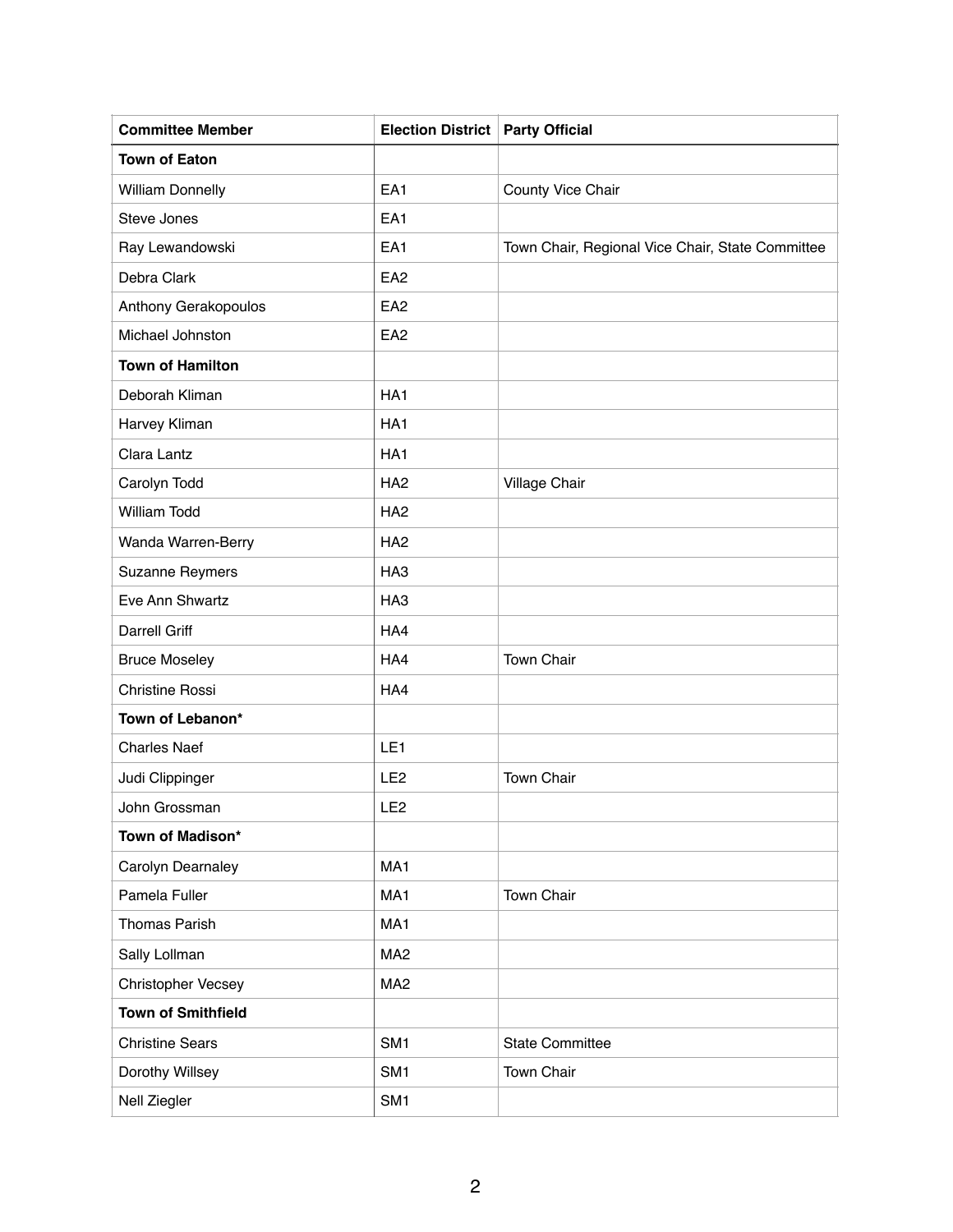| <b>Committee Member</b>    | Election District   Party Official |                                  |  |
|----------------------------|------------------------------------|----------------------------------|--|
| <b>REGION 3</b>            |                                    | Regional Vice Chair Carolyn Hall |  |
| City of Oneida*            |                                    |                                  |  |
| Mike Oot                   |                                    | <b>County Chair</b>              |  |
| Pauline Caputi             | ON <sub>1</sub>                    |                                  |  |
| Alan Cohen                 | ON <sub>1</sub>                    | <b>City Chair</b>                |  |
| Margaret Milman-Barris     | ON <sub>1</sub>                    |                                  |  |
| Jeff Harrington            | ON <sub>2</sub>                    |                                  |  |
| Sam Abernathy              | ON <sub>3</sub>                    |                                  |  |
| George Kinsella            | ON <sub>3</sub>                    |                                  |  |
| Marianne Simberg           | ON <sub>3</sub>                    |                                  |  |
| Leo Matzke                 | ON <sub>4</sub>                    |                                  |  |
| Jim Chamberlain            | ON <sub>5</sub>                    |                                  |  |
| Town of Stockbridge*       |                                    |                                  |  |
| <b>Fred Marshall</b>       | ST <sub>1</sub>                    |                                  |  |
| Joe Monfiletto             | ST <sub>1</sub>                    |                                  |  |
| Carolyn Hall               | ST <sub>2</sub>                    | Town Chair, Regional Vice Chair  |  |
| Gwen Isbell                | ST <sub>2</sub>                    |                                  |  |
| <b>REGION 4</b>            | Regional Vice Chair Laura Martino  |                                  |  |
| Town of Lenox*             |                                    |                                  |  |
| Douglas Blanchard-Marshall | LX <sub>2</sub>                    |                                  |  |
| <b>Gwen Stone</b>          | LX <sub>2</sub>                    |                                  |  |
| Fred Bragan                | LX3                                |                                  |  |
| Marian Cerio               | LX4                                |                                  |  |
| Martha Berry               | LX4                                |                                  |  |
| Jeffrey Colburn            | LX <sub>5</sub>                    |                                  |  |
| Town of Sullivan*          |                                    |                                  |  |
| Laura Martino              | SU <sub>1</sub>                    | Town Chair, Regional Vice Chair  |  |
| Christopher Allen          | SU <sub>2</sub>                    |                                  |  |
| Ann Jones                  | SU <sub>2</sub>                    |                                  |  |
| Judith Nicholson           | SU <sub>2</sub>                    |                                  |  |
| Dakota Prado               | SU <sub>3</sub>                    |                                  |  |
| Diego Prado                | SU <sub>3</sub>                    |                                  |  |
| Melody Foster              | <b>SU10</b>                        |                                  |  |